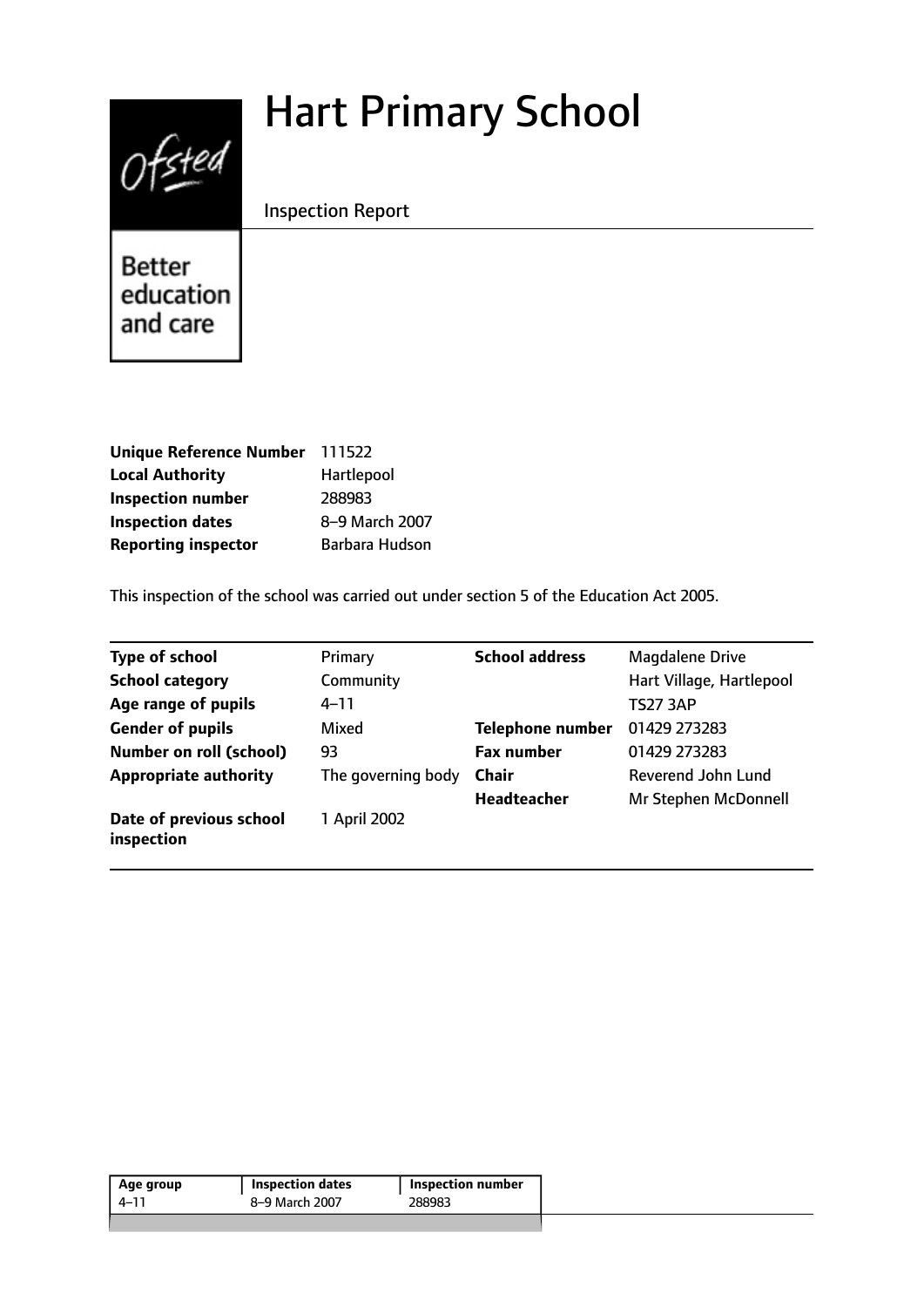© Crown copyright 2007

Website: www.ofsted.gov.uk

This document may be reproduced in whole or in part for non-commercial educational purposes, provided that the information quoted is reproduced without adaptation and the source and date of publication are stated.

Further copies of this report are obtainable from the school. Under the Education Act 2005, the school must provide a copy of this report free of charge to certain categories of people. A charge not exceeding the full cost of reproduction may be made for any other copies supplied.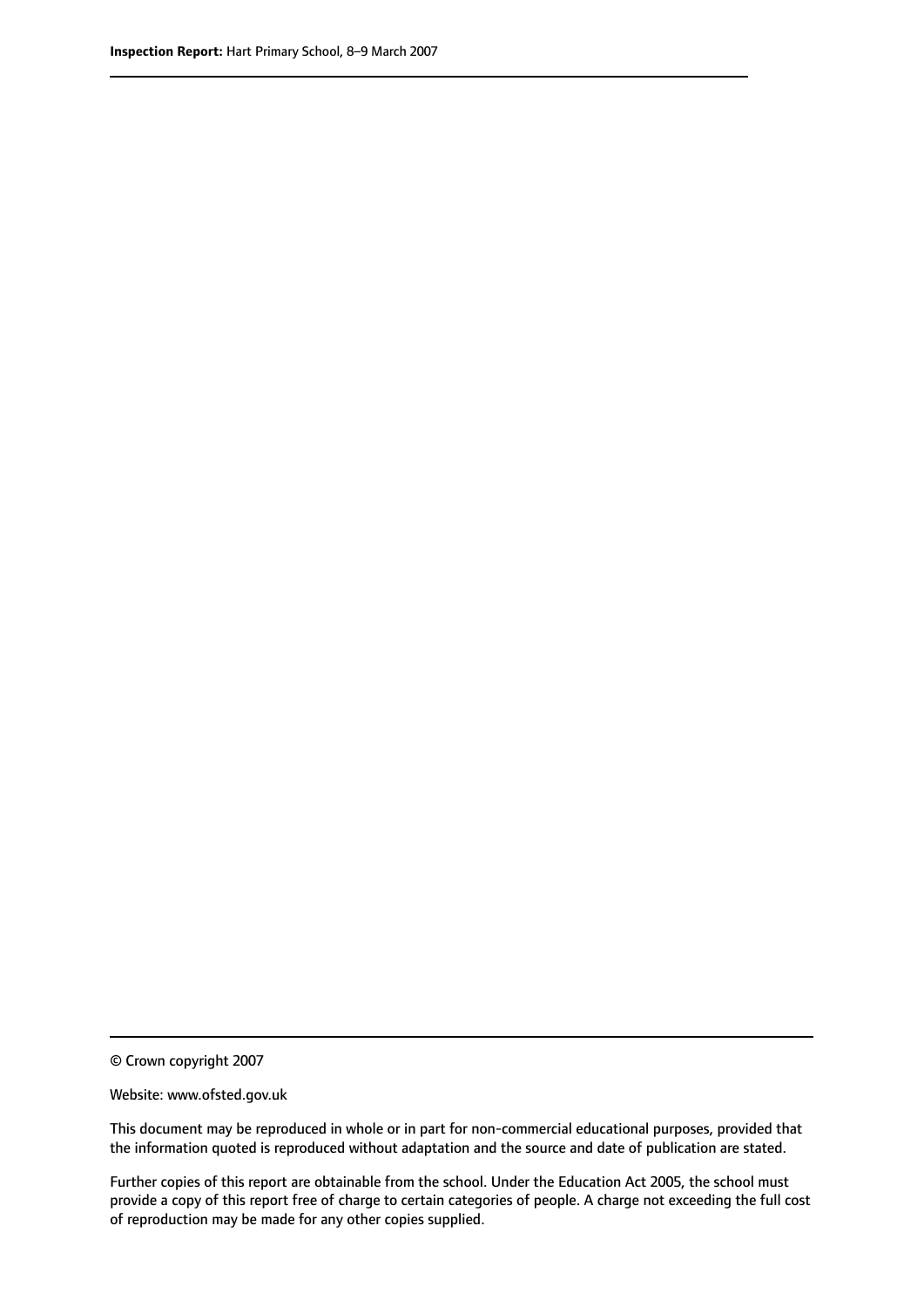# **Introduction**

The inspection was carried out by one Additional Inspector.

## **Description of the school**

Hart Primary is a much smaller than average sized school. There are fewer pupils from minority ethnic backgrounds and fewer with learning difficulties and/or disabilities than in many schools. No pupil is eligible for free school meals. The school has more boys than girls. It has achieved the Basic Skills Quality Award.

### **Key for inspection grades**

| Outstanding  |
|--------------|
| Good         |
| Satisfactory |
| Inadequate   |
|              |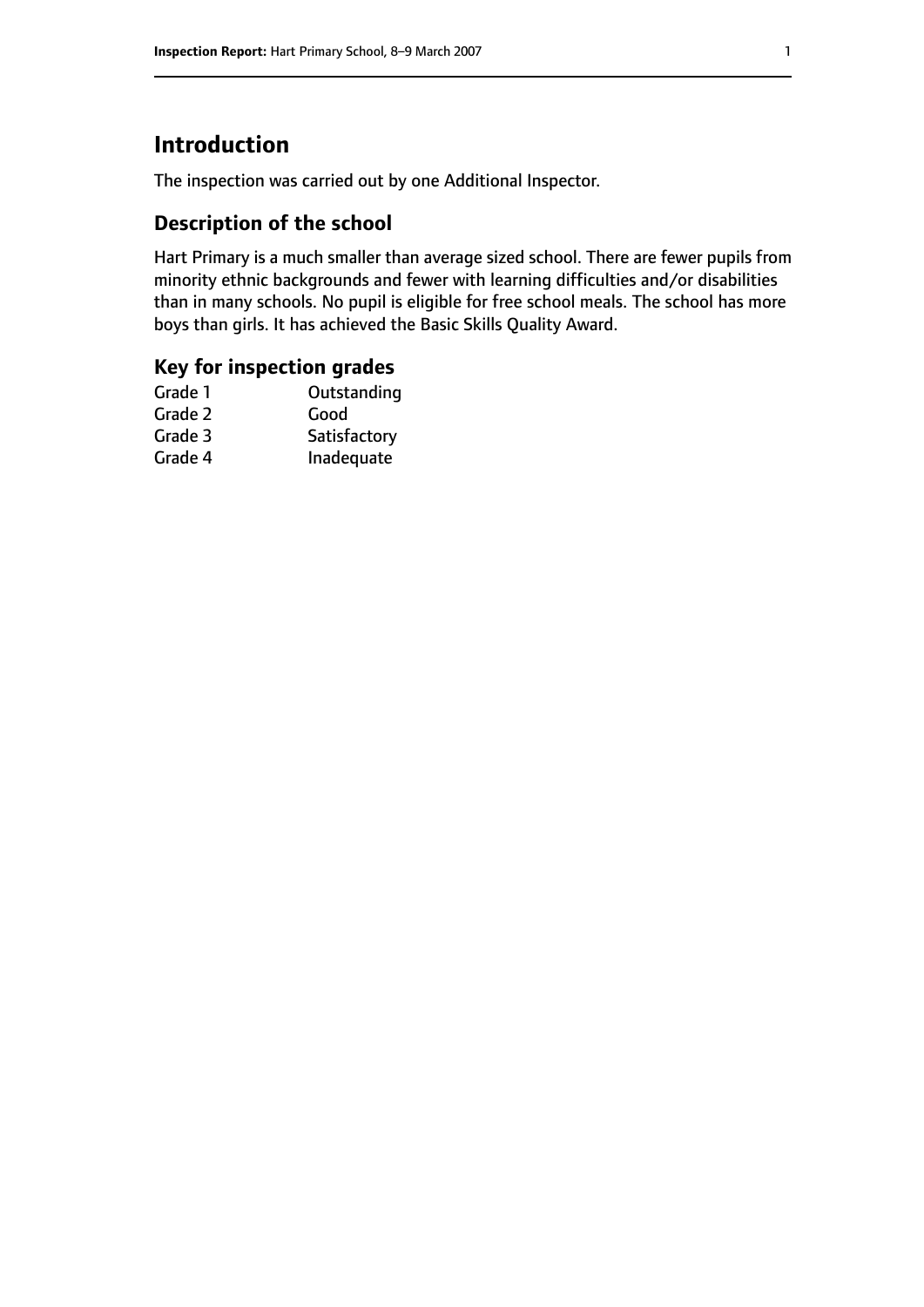# **Overall effectiveness of the school**

#### **Grade: 2**

This is a good school with some outstanding features. Pupils flourish in the small, friendly 'family' type atmosphere created by all staff. Pupils enjoy school, behave well and attend very regularly. They say that the wide range of in- school and extra-curricular physical education and music activities contribute to their enjoyment of school. They make a good contribution to the school and wider community although the temporary suspension of the school council has reduced the children's opportunities to contribute to its development. Pupils are well prepared for the next stage in their education. Most parents are very supportive of the school. They recognise the strong family atmosphere in which children are encouraged and supported to do their best.

Pupils achieve well and the standards they attain in national tests are usually above or well above the national average. Children make a good start in school because the range of activities and the teaching in the Foundation Stage are good. Pupils' progress from Year 1 to Year 6 is good. In Years 1 and 2 pupils often make excellent progress. At the end of Year 2, standards in the national assessments are very high in reading, writing and mathematics. In the Year 6 tests in recent years, pupils reach standards that are above or well above the national average in English and mathematics and average in science. Since 2003, science has had the weakest test results. Pupils with learning difficulties and/or disabilities make good progress in reading, writing and mathematics and generally satisfactory progress in science.

Good teaching and an interesting and relevant curriculum make a significant contribution to the standards achieved by the pupils. Teachers know their pupils well. This means they set work that meets their needs and captures their interest. Teaching assistants provide effective support for individuals and groups. Pupils, however, are not always aware of how they can improve their work. All members of staff are highly committed and provide good quality care for the pupils.

Leadership and management are good. The headteacher has successfully guided and supported staff and governors towards becoming more active in identifying strengths and weaknessesin the school. Although the staff have accurately identified the school's strengths and areas for development, the lack of a robust evidence base often leads to more initiatives than a small school can undertake. Governors discharge their duties well. Resources are deployed efficiently and effectively to achieve good value for money. The higher than average budget surplus is used effectively to develop the teaching areas. The school has made good improvement since the last inspection and its capacity for further improvement is good.

#### **What the school should do to improve further**

- Improve standards and achievement in science.
- Make sure the pupils understand the next steps in their learning.
- Improve the evidence base upon which the decisions for future improvements are taken.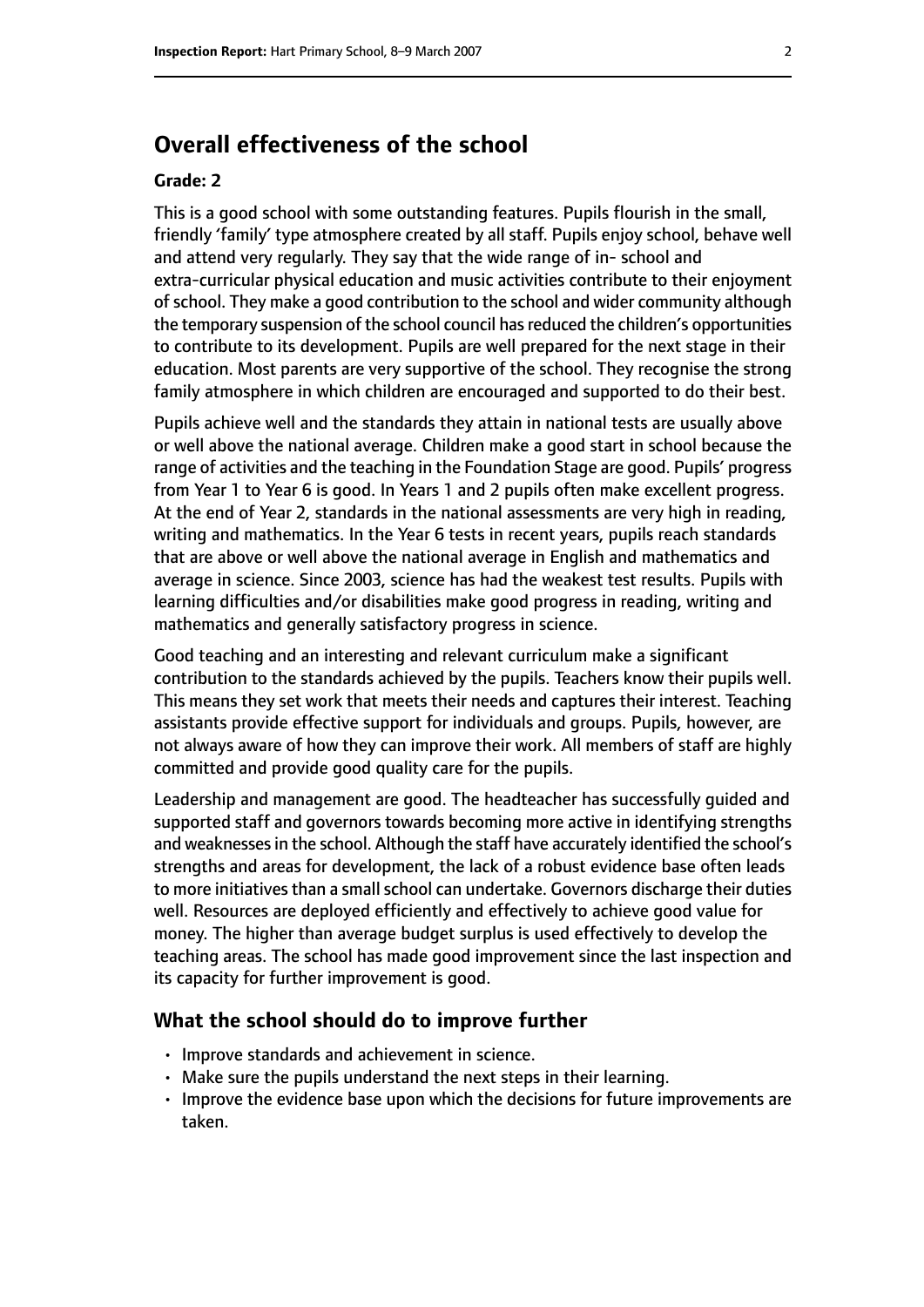## **Achievement and standards**

#### **Grade: 2**

This is a high attaining school where pupils' achievement is good. Most children start school with skills that are average but the full range of attainment is present. They make a good start in the Foundation Stage and by the end of the Reception year most exceed the learning goals expected for children of their age. At the end of Year 2, standards are usually very high in reading, writing and mathematics. By the end of Year 6, standards are usually at least above average in English and mathematics and average in science. These standards represent good progress overall in relation to their starting points. Science, since 2003, has been the weakest core subject. The progress pupils make from the end of Reception to the end of Year 6 is good. In Years 1 and 2, it is often excellent.

Throughout the school, there is no discernible pattern in the differences in the achievement of boys and girls. Higher achieving pupils make good progress in mathematics and reading whereas in writing and science progress is satisfactory. Pupils with learning difficulties and/or disabilities make good progress in reading, writing and mathematics and satisfactory progress in science. Work in pupils' books and the records kept by the school confirm that variations in the rate of progress in different years are the result of the characteristics and composition of the small number of pupils in each year group.

# **Personal development and well-being**

#### **Grade: 1**

Pupils' personal development and well-being are excellent. Pupils have a very positive attitude to school and work hard in lessons. Their behaviour is good. The school's pupil questionnaires, what the pupils say and their excellent attendance confirms that they find school very enjoyable. They have an excellent understanding of how to keep safe. Pupils adopt very healthy lifestyles because of the school's excellent provision for physical education activities, a clear focus on healthy food and a rich personal, social and health education curriculum. Pupils make a positive contribution to the school and local community. They are, however, concerned about the temporary suspension of the school council as this reduces their opportunities to have a say in the way the school could improve. The high standards achieved in the basic skills of literacy, numeracy and information and communication technology and their ability to work together prepares pupils well for the next stage of their education and life after school. Their spiritual, moral, social and cultural development is good. Pupils have a sound understanding of life in different cultures.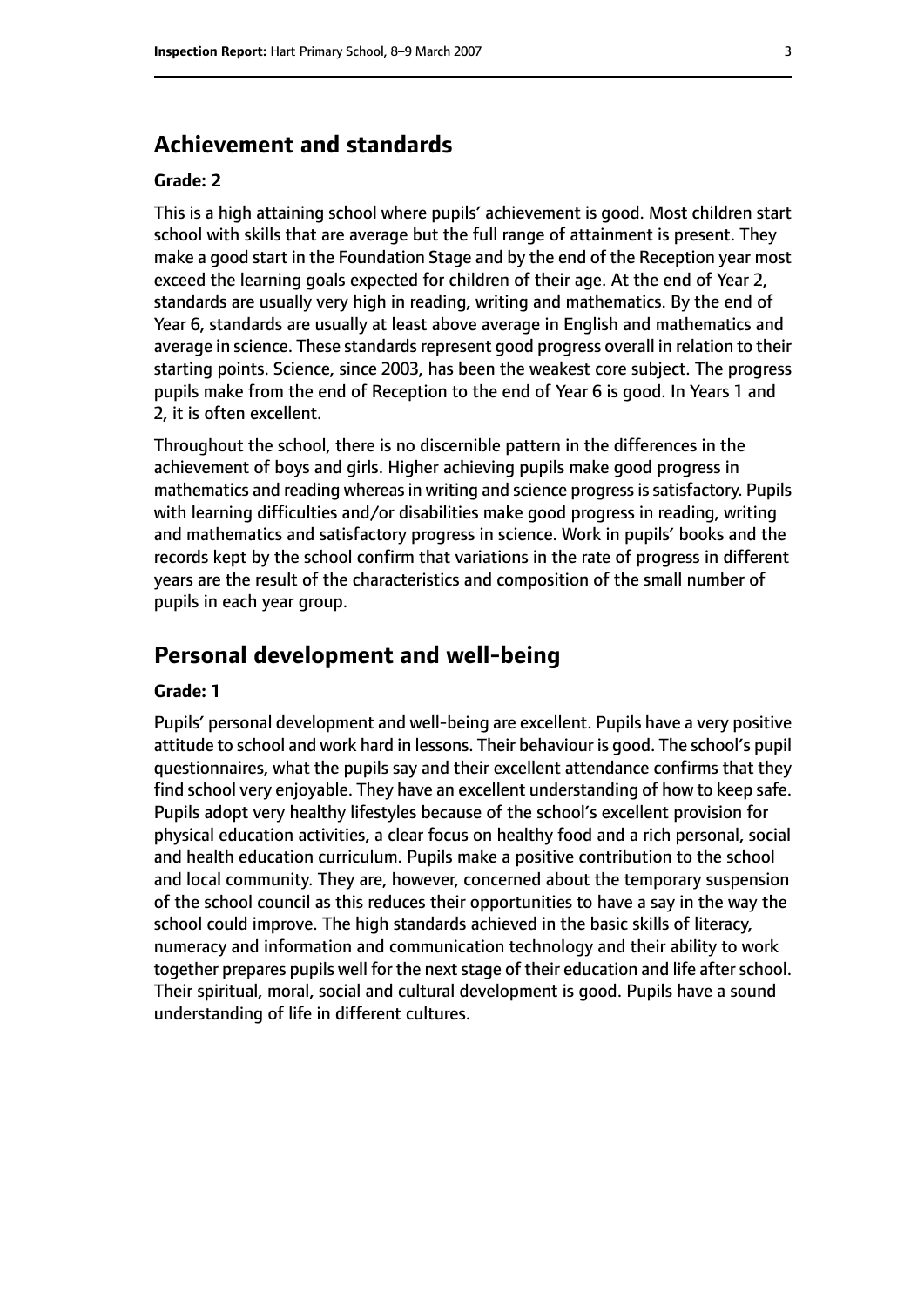# **Quality of provision**

#### **Teaching and learning**

#### **Grade: 2**

The pupils' high standards and good progress are the result of good teaching and learning. Relationships between teachers and pupils are excellent. Pupils are keen to participate and contribute to lessons. Most lessons are well planned and move at a brisk pace where pupils consolidate and extend their skills and understanding. Marking of pupils' work is effective and most know what they do well. Pupils however, are not always clear about what they need to do next to improve their work. This is partly because of an inconsistent approach to target setting within the school. In science, pupils are not given sufficient opportunities to design and conduct experiments without too much adult intervention. This contributes to the slower progress in science than in the other subjects.

Teaching assistants make an important and effective contribution to pupils' learning. They help pupils with their thinking, reading, speaking, reasoning and listening skills. All teaching assistants are specifically trained and provide a good level of support for pupils who are experiencing emotional difficulties.

### **Curriculum and other activities**

#### **Grade: 2**

The school provides a good curriculum. It is broad and relevant and good adaptations are made to ensure that all pupils are given opportunities to succeed. Teachers are good at integrating writing across the curriculum and this has ensured that the gap between reading and writing attainment at the end of Year 6 is narrowing. The very effective personal, social and health education curriculum contributes to the pupils' excellent understanding of how to keep healthy and safe. The recent introduction of French, a good number of visits and visitors, and the excellent range of in-school and extra-curricular opportunities for music and physical activities makes the curriculum interesting, varied and enjoyable for the pupils.

#### **Care, guidance and support**

#### **Grade: 2**

Care guidance and support are good. Staff are very committed and provide high quality care for pupils. Procedures for safeguarding pupils are in place. In the school's friendly and 'family like' supportive environment, pupils achieve high standards and develop very positive attitudes to their work. The progress of individual pupils is now tracked rigorously and this ensures that effective interventions are quickly put into place if a pupil falls behind. The school's procedures for helping pupils know what they need to do next to improve their work are not consistent and this detracts from their overall performance.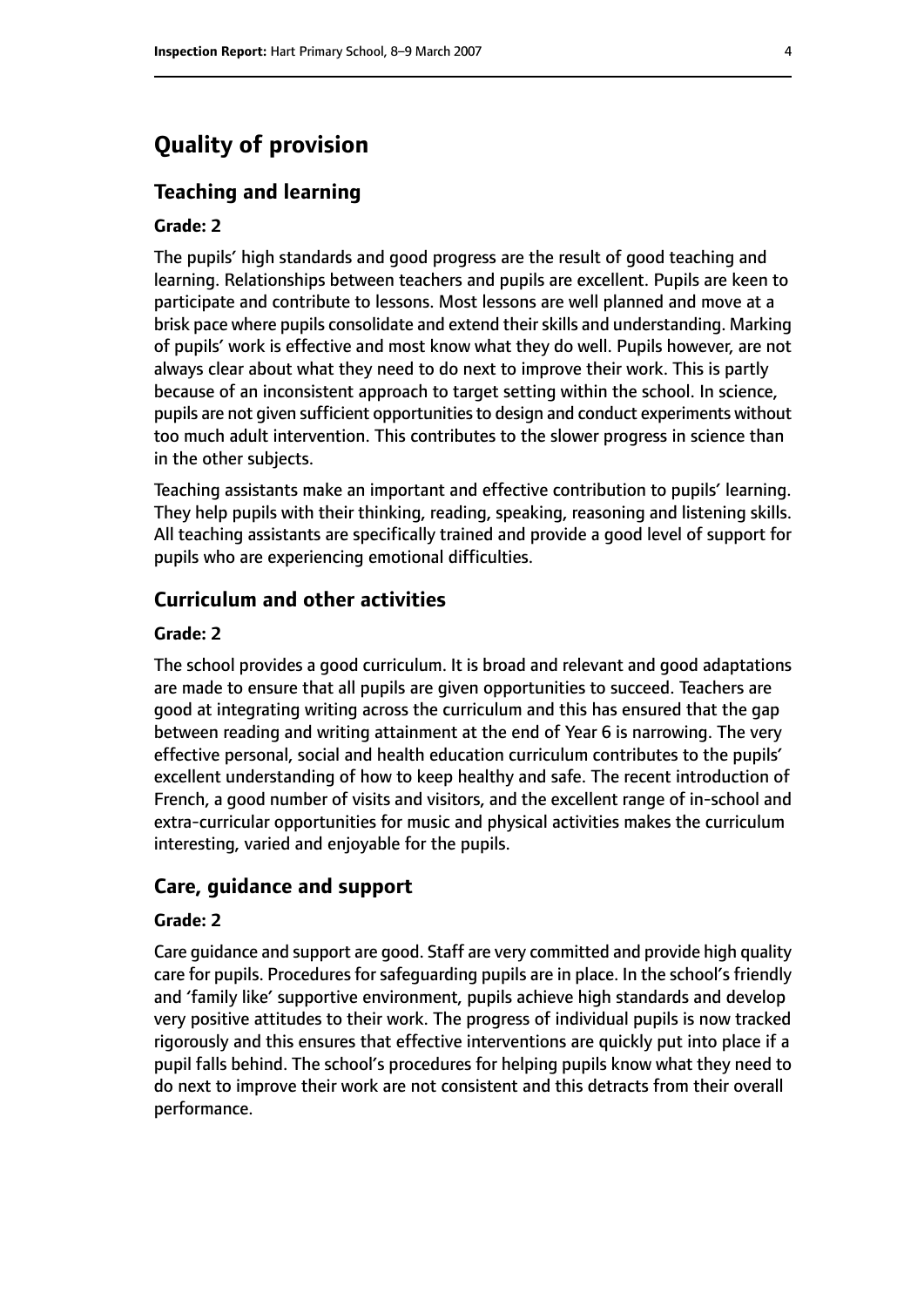# **Leadership and management**

#### **Grade: 2**

The good impact of leadership and management is seen clearly in the progress pupils make in their academic achievements and personal development. All of the staff work as a very effective team. The headteacher has successfully guided staff and governors towards being involved in making decisions about how the school can be improved. Their understanding of the school's strengths and where improvements need to be made are not based on a robust monitoring and evaluating system. This means staff are not always confident that they are addressing the key priorities for the school and sometimes they try to cover too many. Governors have a good range of expertise and are strong supporters of the school. Parents are very supportive. Most feel well informed about what is being taught and the progress their own child is making. However, they are not fully informed about how they can help their children to improve.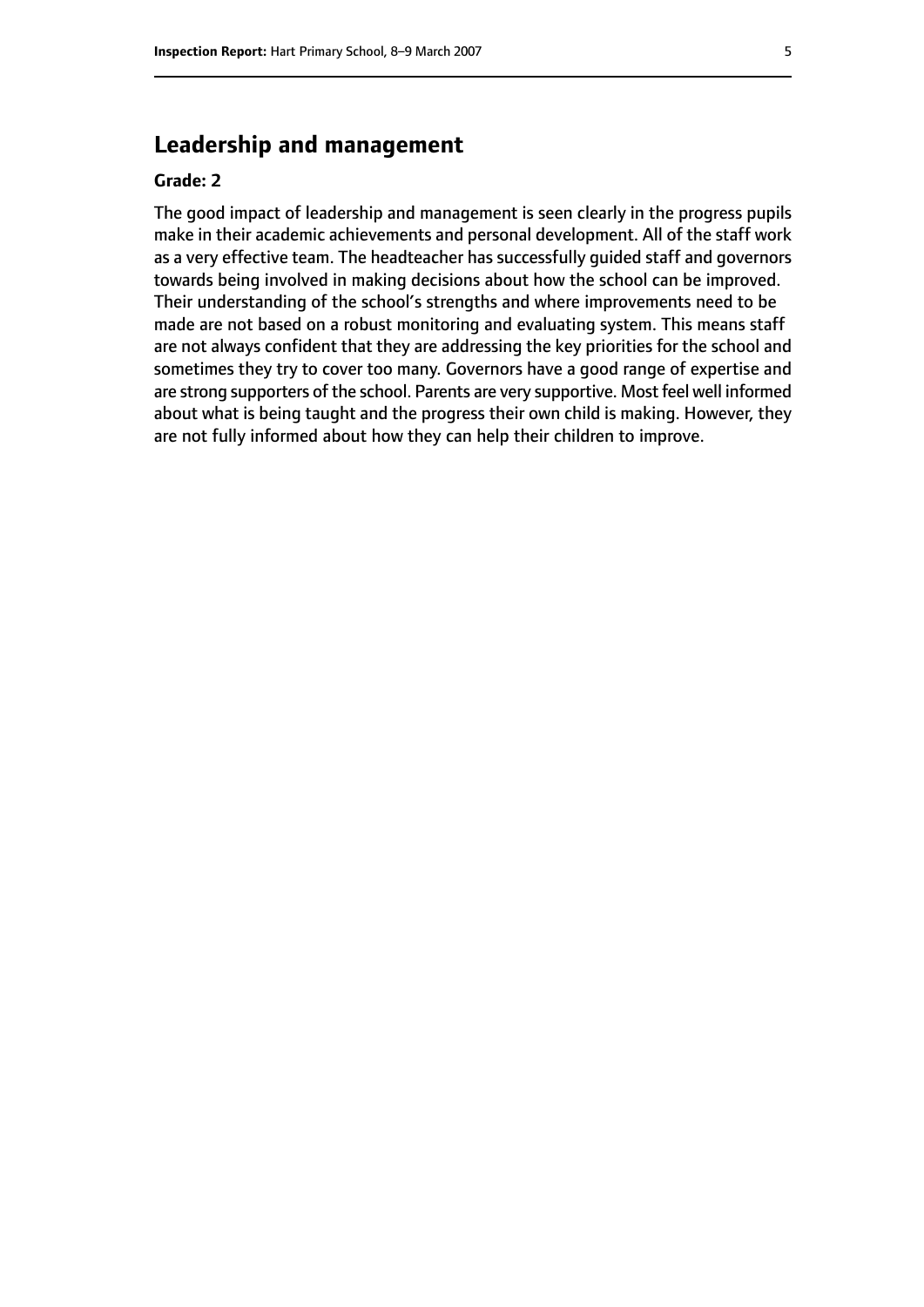**Any complaints about the inspection or the report should be made following the procedures set out inthe guidance 'Complaints about school inspection', whichis available from Ofsted's website: www.ofsted.gov.uk.**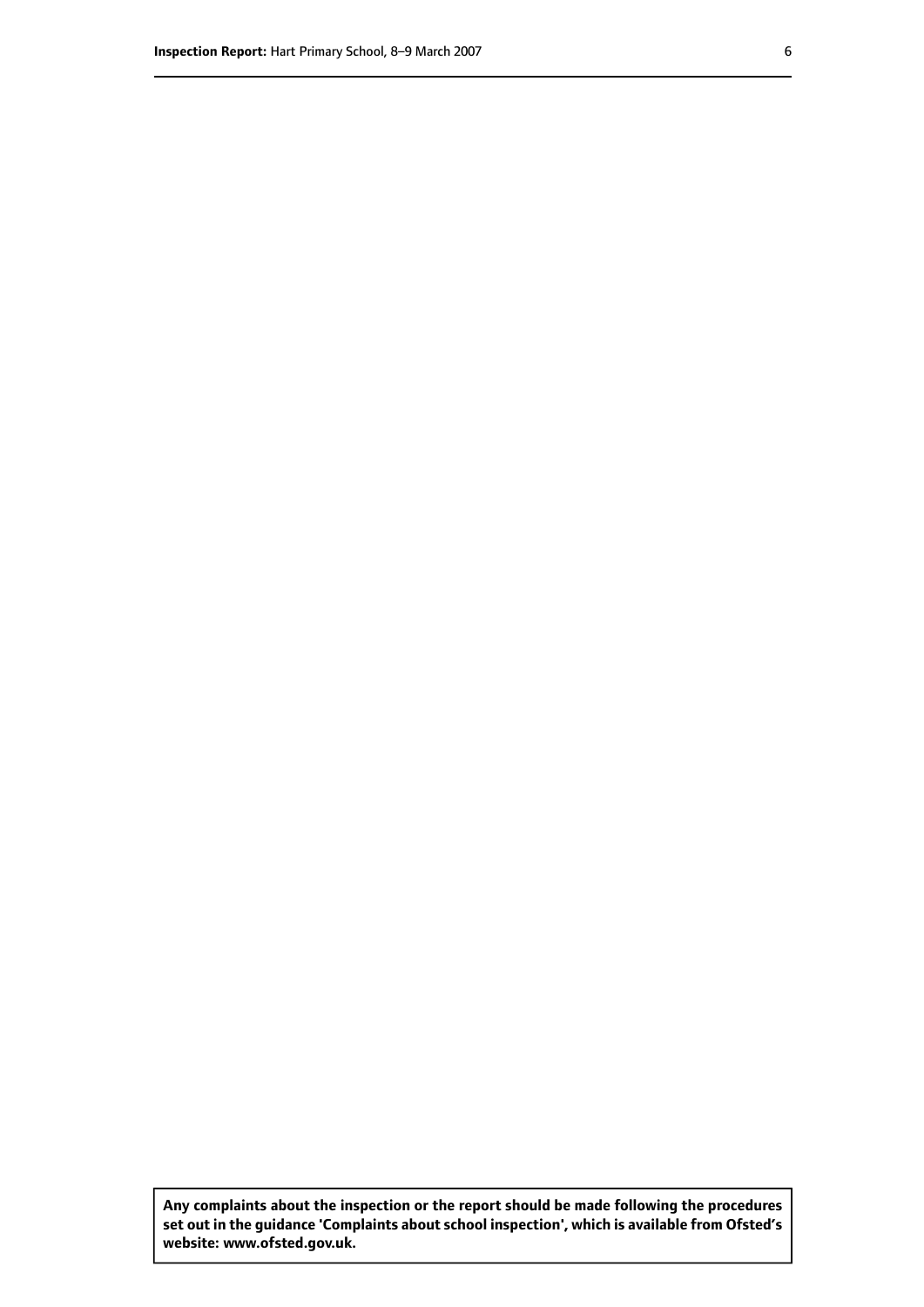# **Inspection judgements**

| $^{\circ}$ Key to judgements: grade 1 is outstanding, grade 2 good, grade 3 satisfactory, and grade 4 $^{\circ}$ | <b>School</b>  |
|------------------------------------------------------------------------------------------------------------------|----------------|
| inadeauate                                                                                                       | <b>Overall</b> |

# **Overall effectiveness**

| How effective, efficient and inclusive is the provision of education, integrated<br>care and any extended services in meeting the needs of learners? |     |
|------------------------------------------------------------------------------------------------------------------------------------------------------|-----|
| How well does the school work in partnership with others to promote learners'<br>well-being?                                                         |     |
| The quality and standards in the Foundation Stage                                                                                                    |     |
| The effectiveness of the school's self-evaluation                                                                                                    |     |
| The capacity to make any necessary improvements                                                                                                      |     |
| Effective steps have been taken to promote improvement since the last<br>inspection                                                                  | Yes |

## **Achievement and standards**

| How well do learners achieve?                                                                               |  |
|-------------------------------------------------------------------------------------------------------------|--|
| The standards <sup>1</sup> reached by learners                                                              |  |
| How well learners make progress, taking account of any significant variations between<br>groups of learners |  |
| How well learners with learning difficulties and disabilities make progress                                 |  |

## **Personal development and well-being**

| How good is the overall personal development and well-being of the<br>learners?                                  |  |
|------------------------------------------------------------------------------------------------------------------|--|
| The extent of learners' spiritual, moral, social and cultural development                                        |  |
| The behaviour of learners                                                                                        |  |
| The attendance of learners                                                                                       |  |
| How well learners enjoy their education                                                                          |  |
| The extent to which learners adopt safe practices                                                                |  |
| The extent to which learners adopt healthy lifestyles                                                            |  |
| The extent to which learners make a positive contribution to the community                                       |  |
| How well learners develop workplace and other skills that will contribute to<br>their future economic well-being |  |

## **The quality of provision**

| How effective are teaching and learning in meeting the full range of the<br>learners' needs?          |  |
|-------------------------------------------------------------------------------------------------------|--|
| How well do the curriculum and other activities meet the range of needs<br>and interests of learners? |  |
| How well are learners cared for, guided and supported?                                                |  |

 $^1$  Grade 1 - Exceptionally and consistently high; Grade 2 - Generally above average with none significantly below average; Grade 3 - Broadly average to below average; Grade 4 - Exceptionally low.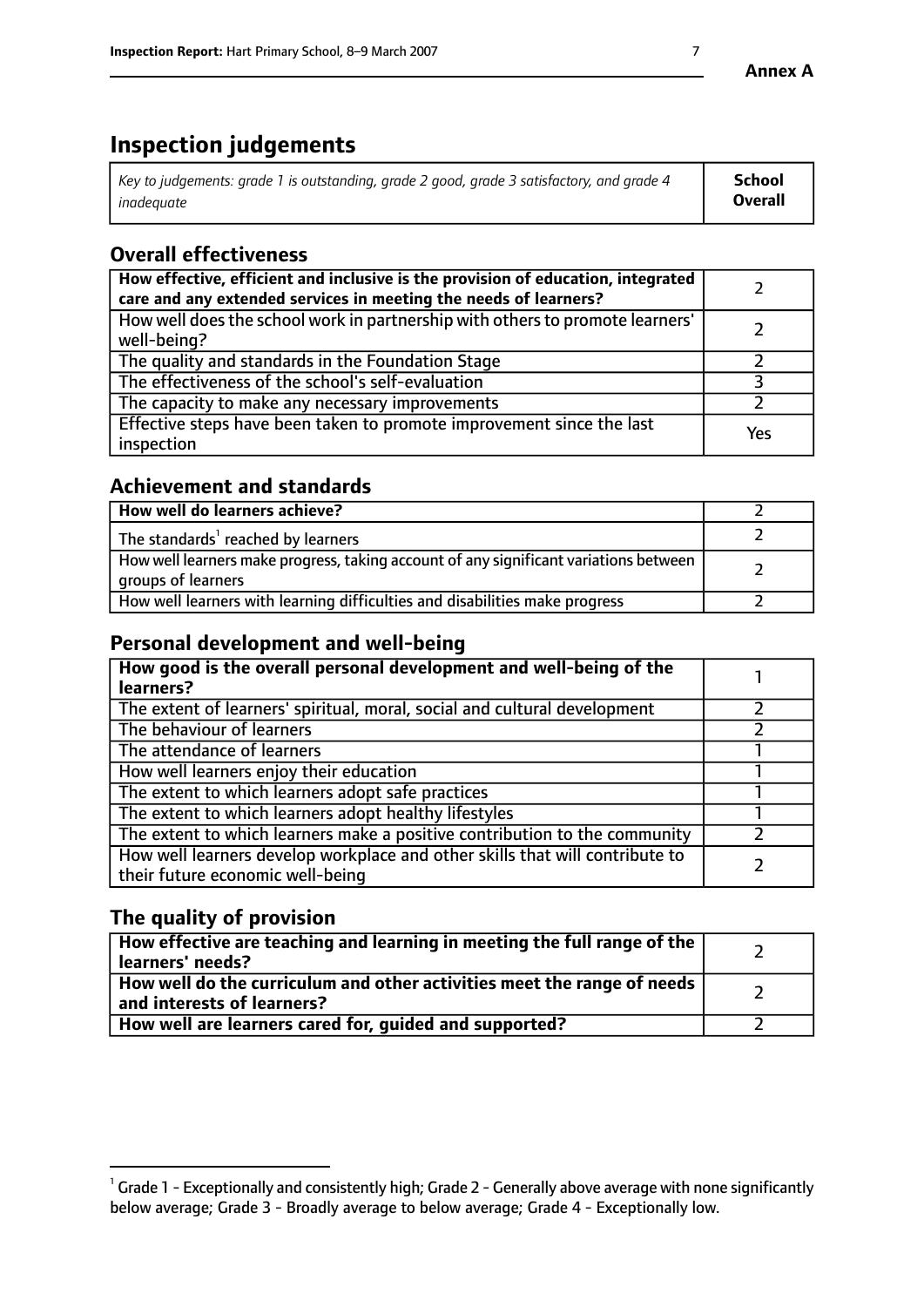# **Leadership and management**

| How effective are leadership and management in raising achievement<br>and supporting all learners?                                              |               |
|-------------------------------------------------------------------------------------------------------------------------------------------------|---------------|
| How effectively leaders and managers at all levels set clear direction leading<br>to improvement and promote high quality of care and education |               |
| How effectively performance is monitored, evaluated and improved to meet<br>challenging targets                                                 | 3             |
| How well equality of opportunity is promoted and discrimination tackled so<br>that all learners achieve as well as they can                     |               |
| How effectively and efficiently resources, including staff, are deployed to<br>achieve value for money                                          | $\mathcal{P}$ |
| The extent to which governors and other supervisory boards discharge their<br>responsibilities                                                  |               |
| Do procedures for safequarding learners meet current government<br>requirements?                                                                | Yes           |
| Does this school require special measures?                                                                                                      | No            |
| Does this school require a notice to improve?                                                                                                   | <b>No</b>     |